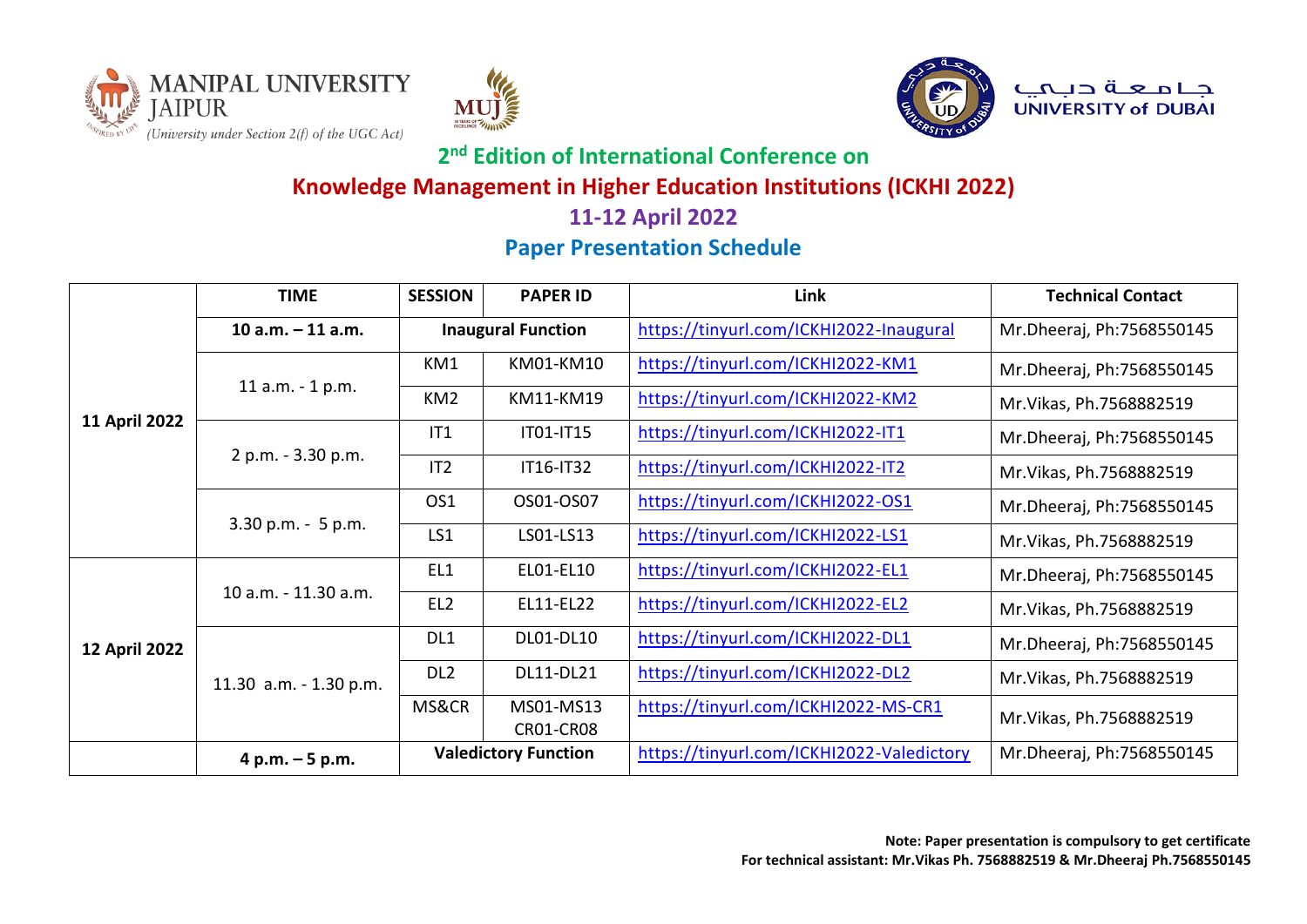





#### **Subtheme: Knowledge Management in Information Centers (KM)**

**Session: KM1 Date: 11 April 2022 Time: 11 a.m. – 1 p.m. Link:** <https://tinyurl.com/ICKHI2022-KM1> **Session Chair:** Dr. S. Dhanavandan, Deputy Librarian, Central University of Tamil Nadu **Rapporteur:** Mr. Anil Kumar Mishra, Assistant Librarian, Indian Maritime University, Mumbai

| Paper ID    | Title                                                                                | Author                                               |
|-------------|--------------------------------------------------------------------------------------|------------------------------------------------------|
| KM01        | National Education Policy: A Critical Analysis                                       | Mr. Ramshankar Varma                                 |
| KM02        | Medical NIRF Rankings 2021: Strategic Imperatives for Karnataka Medical Institutes   | Dr. B. M. Prasanna Kumar and Dr. Y. Sachin           |
| KM03        | Knowledge Management in Academic Libraries with Special Reference to Fr. Moses       | Ms. Varsha Chopade, Mr. P. V. Vijesh, Ms. Nimmy Paul |
|             | Library, Rajagiri College of Social Sciences: A Case Study                           | and Mr. Jovin K. Joy                                 |
| KM04        | Digital Initiatives of New Education Policy 2020 on Higher Education in India        | Ms. Rimmi Datta and Dr. Jayanta Mete                 |
| KM05        | Attitude in Teaching and Learning for Higher Educational Institution                 | Dr. K.K. Sivakumar, Mr. A. Senthil and               |
|             |                                                                                      | Ms. S. Mahalakshmi                                   |
| KM06        | Importance of Knowledge Management in Higher Education Institutions                  | Mr. Tariq Ahmad Sheikh                               |
| <b>KM07</b> | Knowledge Management in Higher Education Institutions: Benefits and Issues           | Mr. Ali Muhammad Sulaiman,                           |
|             |                                                                                      | Mr. Muhammad Muhammad Suleiman and                   |
|             |                                                                                      | Mr. Alkasim Muhammad Sulaiman                        |
| <b>KM08</b> | Activity Based Learning (ABL) and their Challenges in Implementation for Sustainable | Dr. Binoy Kurian                                     |
|             | Knowledge Utilization and Management in Higher Education Institutions                |                                                      |
| <b>KM09</b> | Roles of Academic Libraries towards Enhancing Knowledge Management in Higher         | Mr. Aminu Saleh and Dr. Hussaini Suleiman            |
|             | Institutions of Education                                                            |                                                      |
| KM10        | Knowledge Management in Higher Education Institutions: A Framework to Improve        | Dr. Abhishek Mehta                                   |
|             | Collaboration                                                                        |                                                      |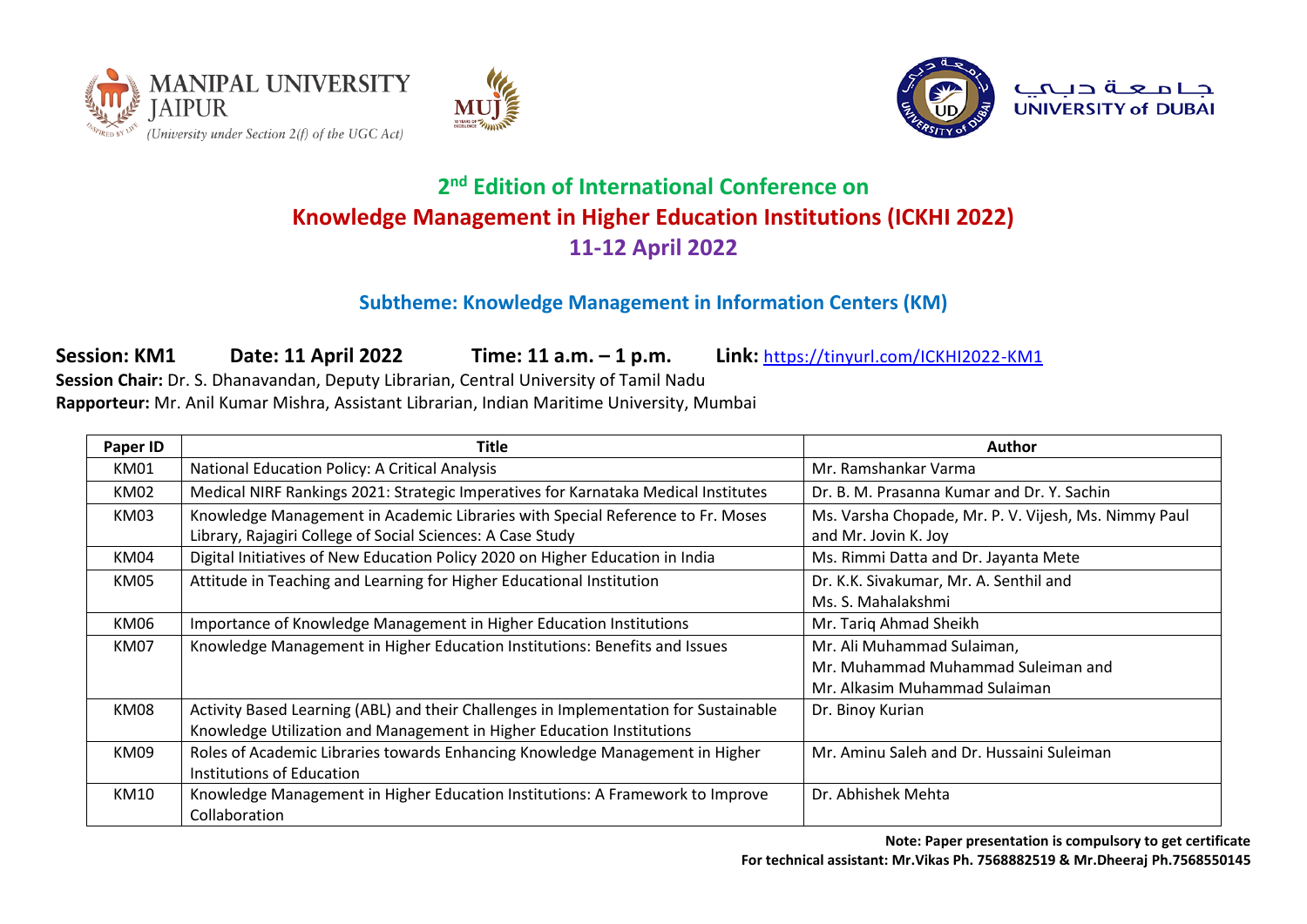





#### **Subtheme: Knowledge Management in Information Centers (KM)**

**Session: KM2 Date: 11 April 2022 Time: 11 a.m. – 1.00 p.m. Link:** <https://tinyurl.com/ICKHI2022-KM2>

**Session Chair:** Dr. K. Ramasamy, Librarian, MV Muttiah Government Arts College for Women, Tamil Nadu **Rapporteur:** Mr. M. Prakash, Librarian, PSG College of Technology, Tamil Nadu

| KM11 | Study on Human Resource Management Practices on Job Performance: With Special | Mr. S. Shanmugathasan and Dr. A. Thirunavukkarasu      |
|------|-------------------------------------------------------------------------------|--------------------------------------------------------|
|      | Reference to University Libraries in Sri Lanka                                |                                                        |
| KM12 | Basic Concepts and Definitions of Word Formation                              | Dr. Sashka Jovanovska and Ms. Marija Tashkoska         |
| KM13 | Knowledge Management in Higher Education                                      | Mr. S. Paramasivam and Dr. G. Ulaganathan              |
| KM14 | Challenges in Quality of Education in HEIs of Pakistan                        | Mr. Zohaib Hassan Sain                                 |
| KM15 | Knowledge Management Information to Support Learning Analytics in Higher      | Dr. Pinki Rani Dei                                     |
|      | Education                                                                     |                                                        |
| KM16 | India's International Collaborators for the Funded Research                   | Mr. Sheikh Shueb, Mr. Sumeer Gul and Mr. Aabid Hussain |
| KM17 | Knowledge Management in Higher Educational Institutions                       | Dr. Aarti Garg                                         |
| KM18 | MEAL (Monitoring, Evaluation, Accountability and Learning): A Student Focused | Mr. Sanjay Nayak                                       |
|      | Knowledge Management Approach to bring Effectiveness in Learning              |                                                        |
| KM19 | Determinants of Knowledge Sharing Practices among Teachers Working in Higher  | Dr. Santhosh Areekkuzhiyil                             |
|      | <b>Education Sector of Kerala</b>                                             |                                                        |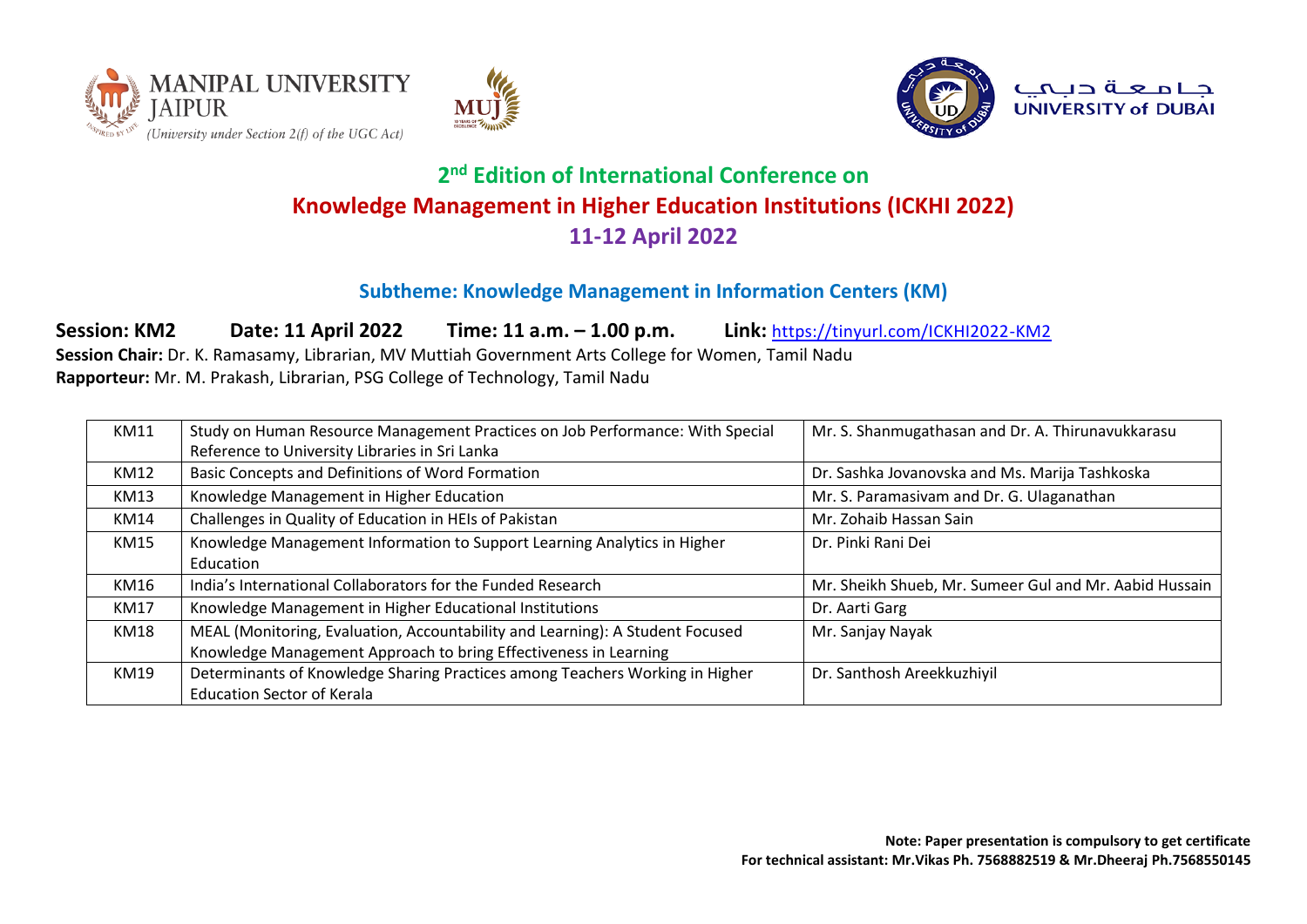





جامعة دبميه **UNIVERSITY of DUBAL** 

# **2 nd Edition of International Conference on**

## **Knowledge Management in Higher Education Institutions (ICKHI 2022)**

### **11-12 April 2022**

# **Subtheme: ICT Enabled Library Services (IT)**

**Session: IT1 Date: 11 April 2022 Time: 2 p.m. - 3.30 p.m. Link:** <https://tinyurl.com/ICKHI2022-IT1>

**Session Chair:** Dr. Senthil Kumar, Deputy Librarian, Central University of Kerala **Rapporteur:** Mr. D. Vinod Kumar, Senior Executive, Tata Consultancy Services, Tamil Nadu

| Paper ID         | <b>Title</b>                                                                                                                                                | Author                                                                                   |
|------------------|-------------------------------------------------------------------------------------------------------------------------------------------------------------|------------------------------------------------------------------------------------------|
| IT01             | Literature Growth Rate and Primary Journals Analysis in the Field of Rheumatology: A Study                                                                  | Dr. J. Ramakrishnan, Dr. G. Ravi Sankar and<br>Dr. Kotti Thavamani                       |
| IT <sub>02</sub> | Research Performance of Current Faculty members of Bharathiar University: With Special<br>Reference to Web of Science                                       | Mr. A. Muthuraj and Mr. N. Bakkiyaraj                                                    |
| IT <sub>03</sub> | Use of E- Resource During Covid-19 Pandemic among Diploma Engineering Students of<br>North 24 Pargana District, West Bengal: A Descriptive Cum Survey Study | Mr. Hafijull Mondal                                                                      |
| IT04             | Planning and Provisioning of Web Based Information Services in Research Libraries                                                                           | Ms. Sugandha Saxena and Mr. Jitendra Shrivastav                                          |
| IT <sub>05</sub> | Research Output of Ectropion (1989-2020): A Scientometric Analysis                                                                                          | Mr. Anbarasan Subramanian and Dr. P. Gomathi                                             |
| IT06             | Reading Habits and Information Seeking Behaviour: A Review of Literature                                                                                    | Mr. Mahendra Kumar Rawat, Dr. Ashok Kumar Upadhyay<br>and Dr. Deepmala                   |
| IT07             | A Bibliometric Profile of Assam Agricultural University through the Lens of Web of Science<br>During 2009 to 2020                                           | Ms. Swapnali Saikia                                                                      |
| IT08             | The Importance of Information and Communication Technology on Library and Its Services                                                                      | Ms. P. Pushpam and Mr. M. Jayaprakash                                                    |
| IT <sub>09</sub> | Scientometric Analysis of the Research Paper Output on Artificial Intelligence: A Study                                                                     | Ms. H. Mumtaj Begum                                                                      |
| IT10             | Authorship Pattern and Collaborative Research in the Field of Public Health Dentistry                                                                       | Dr. J. Ramakrishnan, Dr. G. Ravi Sankar and<br>Dr. K. Thavamani                          |
| IT11             | Automation for the Digital Society in the Library and Learning Center                                                                                       | Dr. Upasana                                                                              |
| IT12             | Growth of Literature on Employability Skills: A Bibliometric Study                                                                                          | Ms. Karuna and Dr. Pinki Sharma                                                          |
| IT13             | Prospects and Challenges for Library Automation in Academic Institutions                                                                                    | Mr. Muhammad Muhammad Suleiman, Mr. Mustapha<br>Dalha Sani and Mr. Ali Muhammad Sulaiman |

**Note: Paper presentation is compulsory to get certificate For technical assistant: Mr.Vikas Ph. 7568882519 & Mr.Dheeraj Ph.7568550145**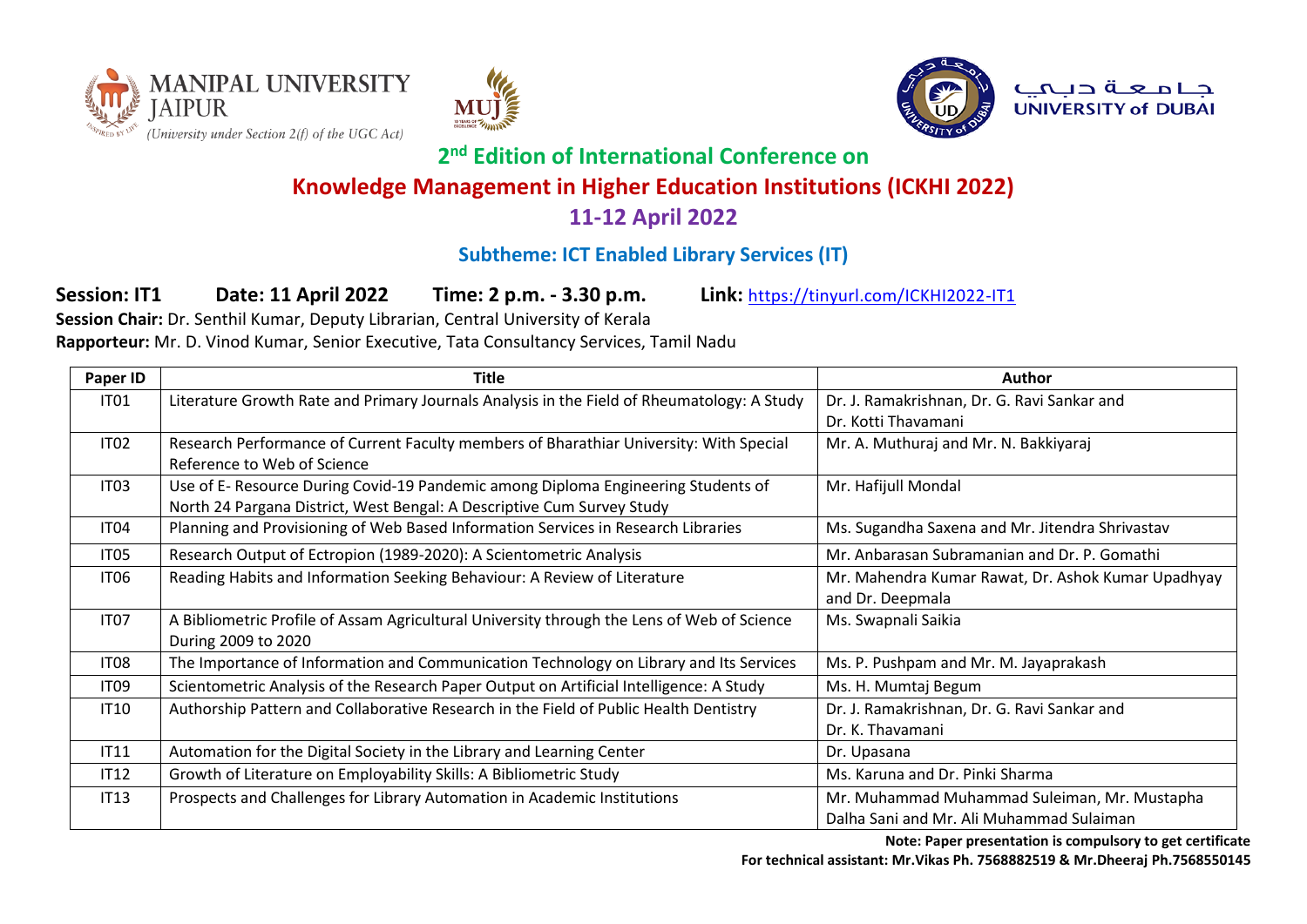





| Paper ID    | Title                                                                                  | <b>Author</b>       |
|-------------|----------------------------------------------------------------------------------------|---------------------|
| <b>IT14</b> | Accessibility of Information Resources and Services in the Library for the Users with  | Ms. Nazia Salauddin |
|             | Disabilities: A Study                                                                  |                     |
| <b>IT15</b> | Influential Papers of Library and Information Science for 2016-2020 Revealed by Google | Mr. M. Manivannan   |
|             | Scholar Metrics (GSM): An Analysis                                                     |                     |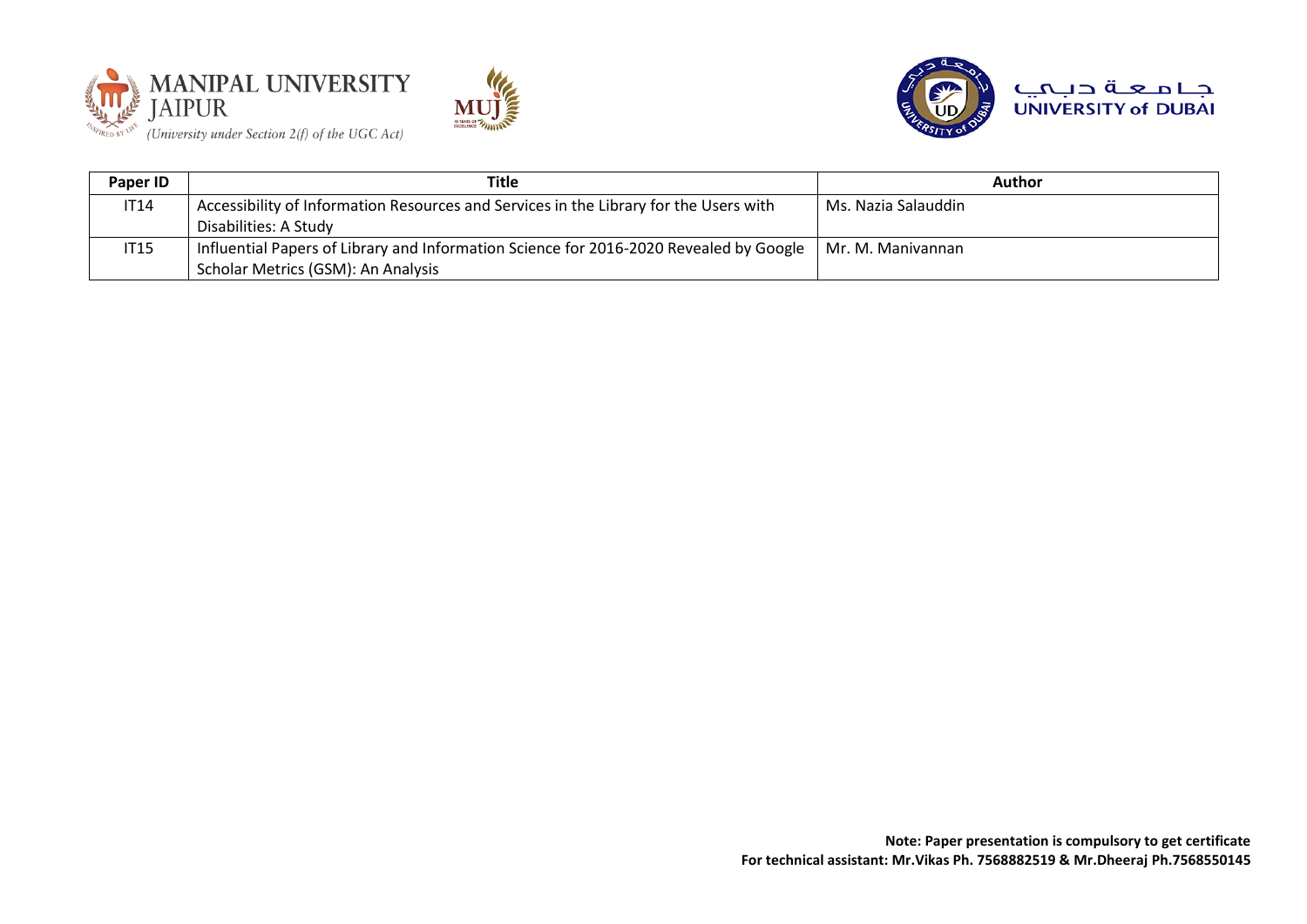







**2 nd Edition of International Conference on** 

## **Knowledge Management in Higher Education Institutions (ICKHI 2022)**

### **11-12 April 2022**

### **Subtheme: ICT Enabled Library Services (IT)**

**Session: IT2 Date: 11 April 2022 Time: 2 p.m. - 3.30 p.m. Link:** <https://tinyurl.com/ICKHI2022-IT2>

**Session Chair:** Dr. N. O. Natarajan, Librarian, Anna University Regional Campus, Madurai, Tamil Nadu **Rapporteur:** Mr. V. Radhakrishnan, Librarian, TVS Polytechnic College, Tamil Nadu

| Paper ID         | Title                                                                                                                              | Author                                                               |
|------------------|------------------------------------------------------------------------------------------------------------------------------------|----------------------------------------------------------------------|
| <b>IT16</b>      | Innovative ICT Library Services in Academic Libraries                                                                              | Mr. Praveen S Desai and Mr. Shivaraj B. Halyal                       |
| <b>IT17</b>      | India's Contribution on Vaccine Research: A Scientometric Study                                                                    | Ms. Y. Arputha Sahaya Rani and Mr. N. Rajkumar                       |
| <b>IT18</b>      | Information Centers as a Guide of Mango Cultivators: A Study on Information Centers of<br>Malda District, West Bengal              | Mr. Prabhat Mandal and Dr. Parikshit Mondal                          |
| <b>IT19</b>      | Impact of Internet Usage in Library by Students at Tamil Nadu Agricultural University,<br>Coimbatore                               | Ms. N. Manimekalai and Dr. C. Sivakumar                              |
| <b>IT20</b>      | Analysis of Information Sources used by Wheat Farmers of Jind District in Haryana, India                                           | Mr. Rajiv and Dr. Joginder Singh                                     |
| IT21             | Application of RFID and Biometric Technology in Libraries: A Study                                                                 | Ms. Shilpa N. Hirekhan                                               |
| IT22             | <b>Cloud Computing and Libraries</b>                                                                                               | Dr. Vikram Vithal Giri                                               |
| IT23             | Face Recognition and RFID Technology Used in Automated Attendance Management<br>Systems: A Study                                   | Mr. Utkarsh Sharma                                                   |
| IT24             | A Literature Review of Research Articles on Altmetrics                                                                             | Mr. Ranjan Borah and Dr. Margam Madhusudhan                          |
| IT25             | Big Data of the Digitized World: A Scientometric Analysis through LIS Perspective                                                  | Dr. G. Ulaganathan, Mr. T. Muruganantham and<br>Mr. Somarajan Sarita |
| <b>IT26</b>      | Users' Satisfaction with Library Information Resources and Services: A Case Study of 3<br>Health Science Libraries-MNR-HERA Campus | Dr. Venkata Raghu Nadh Meka and Mr. Naveen<br>Kumar Rallabandi       |
| IT27             | Application of Internet of Things (IoT) in Libraries                                                                               | Ms. Priyanka Sinha and Dr. Khushpreet Singh Brar                     |
| IT <sub>28</sub> | A Study on Ajeenkya DY Patil University Library Online Services During COVID-19 Pandemic                                           | Dr. R. K. Kishore Patnala and Mr. Santosh Ankush                     |
| IT29             | A Study on Core Journals Analysis in Spine Surgery Literature Based on Bradford's Law of<br><b>Scattering</b>                      | Mr. R. Ramesh Kumar and Dr. C. Baskaran                              |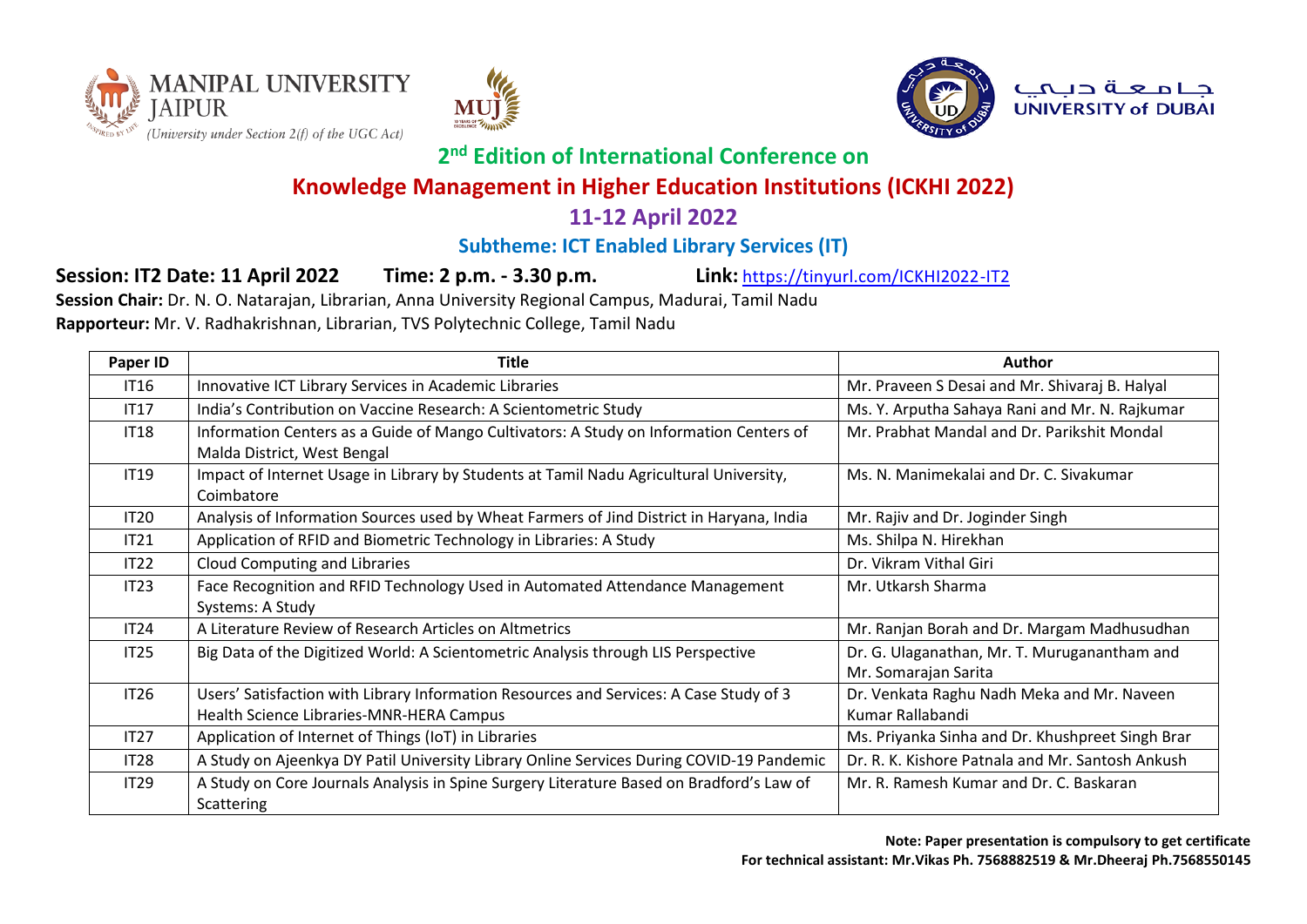|             | <b>MANIPAL UNIVERSITY</b><br>$\mathcal{L}$<br><b>DYLARS OF TANINTS</b><br>(University under Section 2(f) of the UGC Act) | جامعة دبميه<br><b>UNIVERSITY of DUBAI</b> |
|-------------|--------------------------------------------------------------------------------------------------------------------------|-------------------------------------------|
| IT30        | A Scientometric Assessment of Indo-Us Collaboration Pattern in the Field of Bioinformatics                               | Ms. Pooja and Dr. Meera                   |
| <b>IT31</b> | Research Trend in Cyber Security Research Publication: A Global Perspective                                              | Dr. R. Kavitha and Dr. S. Aravind         |
| IT32        | Recent Trends in Artificial Intelligence Technologies based Knowledge Administration                                     | Mr. G. Ramachandran and Mr. S. Kannan     |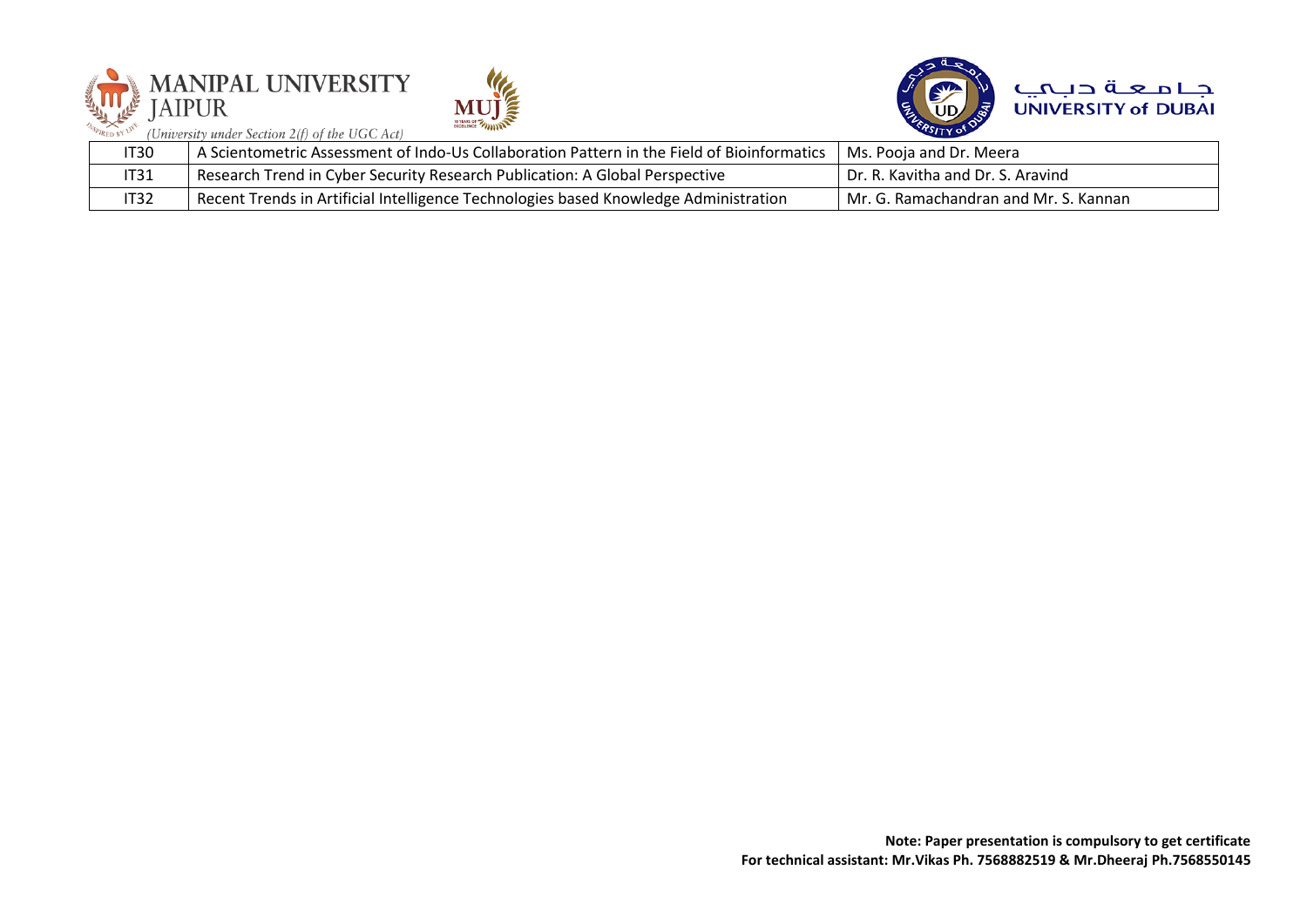





#### **Subtheme: Open Source Software & Resources in Higher Education (OS)**

**Session: OS1 Date: 11 April 2022 Time: 3.30 p.m. - 5 p.m. Link:** <https://tinyurl.com/ICKHI2022-OS1> **Session Chair:** Dr. S. Srilakshmi, Librarian, Sir Thiagaraya College, Tamil Nadu

**Rapporteur:** Dr. S. Niruba Sethukumari, Librarian, Kerala Institute of Tourism and Travel Studies, Trivandrum, Kerala

| Paper ID         | Title                                                                                  | <b>Author</b>                                     |
|------------------|----------------------------------------------------------------------------------------|---------------------------------------------------|
| OS01             | Open Educational Resources (OERs) in India: Emergence and Relevance                    | Dr. Navdeep Kumar                                 |
| OS <sub>02</sub> | Open Source Software and Resources in Higher Education                                 | Mr. J. Vinithkumar and Ms. R. Sri Nidhi           |
| OS <sub>03</sub> | Impact of Open Access on Journal Indices of Geology Journals                           | Mr. V. R. Renjith, Dr. Sudhi S. Vijayan and       |
|                  |                                                                                        | Mr. A. P. Pradeepkumar                            |
| OS <sub>04</sub> | Application of Open Source Softwares                                                   | Dr. M. Maheswaran                                 |
| OS <sub>05</sub> | Scopus Metrics of Top-rated Inter- and Multi-Disciplinary Open Access (OA) Library and | Dr. Sudhi S Vijayan, Dr. V. R. Arunkumar and      |
|                  | Information Science(LIS) Journals                                                      | Mr. V. R. Renjith                                 |
| OS <sub>06</sub> | Usage and Impact of Open Educational Resources: A Conceptual Approach                  | Dr. E. S. Kavitha and Ms. S. Bhuvaneswari         |
| OS07             | Impact of Open Educational Resources on Academic Professionals                         | Dr. R. Leela Mohana Kumari and Dr. Rajesh Jampani |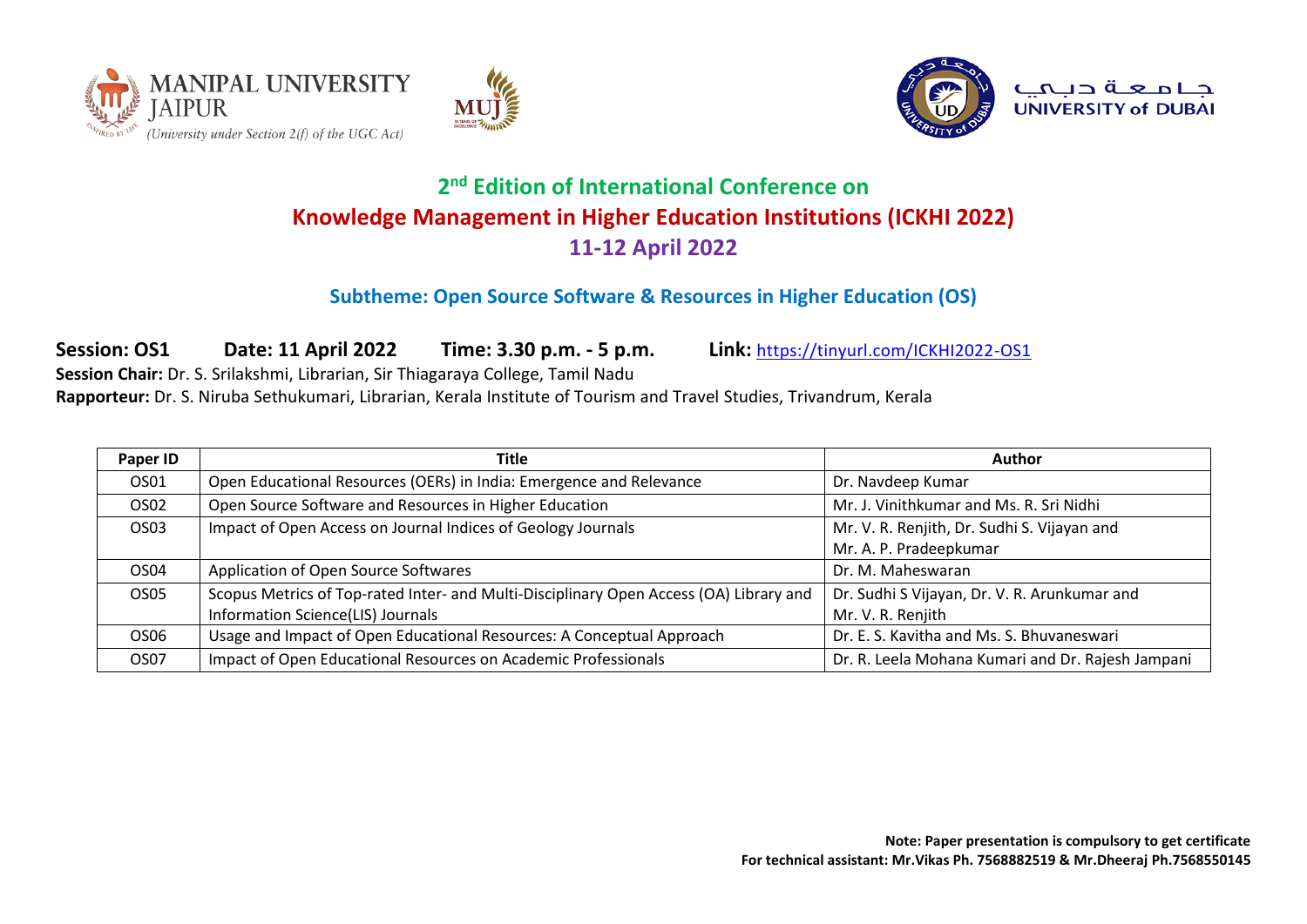





#### جامعة ديمي **UNIVERSITY of DUBAI**

# **2 nd Edition of International Conference on Knowledge Management in Higher Education Institutions (ICKHI 2022) 11-12 April 2022**

#### **Subtheme: LIS Education & Best Practices in Libraries (LS)**

**Session: LS1 Date: 11 April 2022 Time: 3.30 p.m. - 5 p.m. Link:** <https://tinyurl.com/ICKHI2022-LS1>

**Session Chair:** Dr. M. Mani, Librarian, Dwaraka Doss Goverdhan Doss Vaishnav College, Chennai, Tamil Nadu **Rapporteur:** Ms. S. Unnamalai, Librarian, Govidammal Aditanar College for Women, Tiruchendur, Tamil Nadu

| Paper ID         | Title                                                                                       | <b>Author</b>                                      |
|------------------|---------------------------------------------------------------------------------------------|----------------------------------------------------|
| LS01             | A Review of Government Libraries of Various Ministries of Government of India in Delhi      | Ms. Kimi and Ms. Meera                             |
| LS02             | Librarians in Digital Age: The Mediating Functions in Provision of Effective Information    | Dr. Sahabi Muhammad Kabir, Dr. Otobo Elvis Efe and |
|                  | Services in Nigerian Academic Libraries                                                     | Mr. Ebunuwele, Grace Eseohe                        |
| LS03             | Contribution of Indian Author in Library Philosophy and Practice Journals During 2001-2021: | Mr. Dheeraj Singh Negi                             |
|                  | An Analytical Study                                                                         |                                                    |
| <b>LS04</b>      | Importance of Statistics in Management of College Libraries                                 | Dr. Neeta A. Kene                                  |
| <b>LS05</b>      | Library and Library Services in Teacher Education and Institution                           | Mr. Akhand Mishra                                  |
| LS <sub>06</sub> | Under COVID-19 Pandemic Effect on Job Satisfaction among the Library Professional in Delhi  | Mr. Nishant Kumar Pandey and Ms. Shreya Yadav      |
|                  | NCR, India                                                                                  |                                                    |
| <b>LS07</b>      | Tools and Tips to Hone the Skills of a Librarian                                            | Dr. S. Padmashree and Prof. C. Sasikala            |
| <b>LS08</b>      | The Role of Public Libraries to Obtain More Information among the Homeless People in West   | Mr. Bibhash Ram Singha                             |
|                  | Bengal: A Prototype Model                                                                   |                                                    |
| LS09             | The Place of Library in EKOEXCEL Initiative: Reflections from Lagos, Nigeria                | Dr. Jinadu, Iliasu and Dr. N. Lazarus, Gift        |
| LS10             | Role of Public Libraries on Women Empowerment                                               | Ms. Sananse Archana                                |
| LS11             | International Ranking Systems of Universities and Its Historical Perspectives               | Ms. Naina S. Peters                                |
| LS12             | Library, Knowledge and Information Society: A Sociological Analysis                         | Dr. Saloni Singhania                               |
| LS13             | Library and Information Science Education in Universities of Eastern India: A Study         | Mr. Dibyajyoti Mishra                              |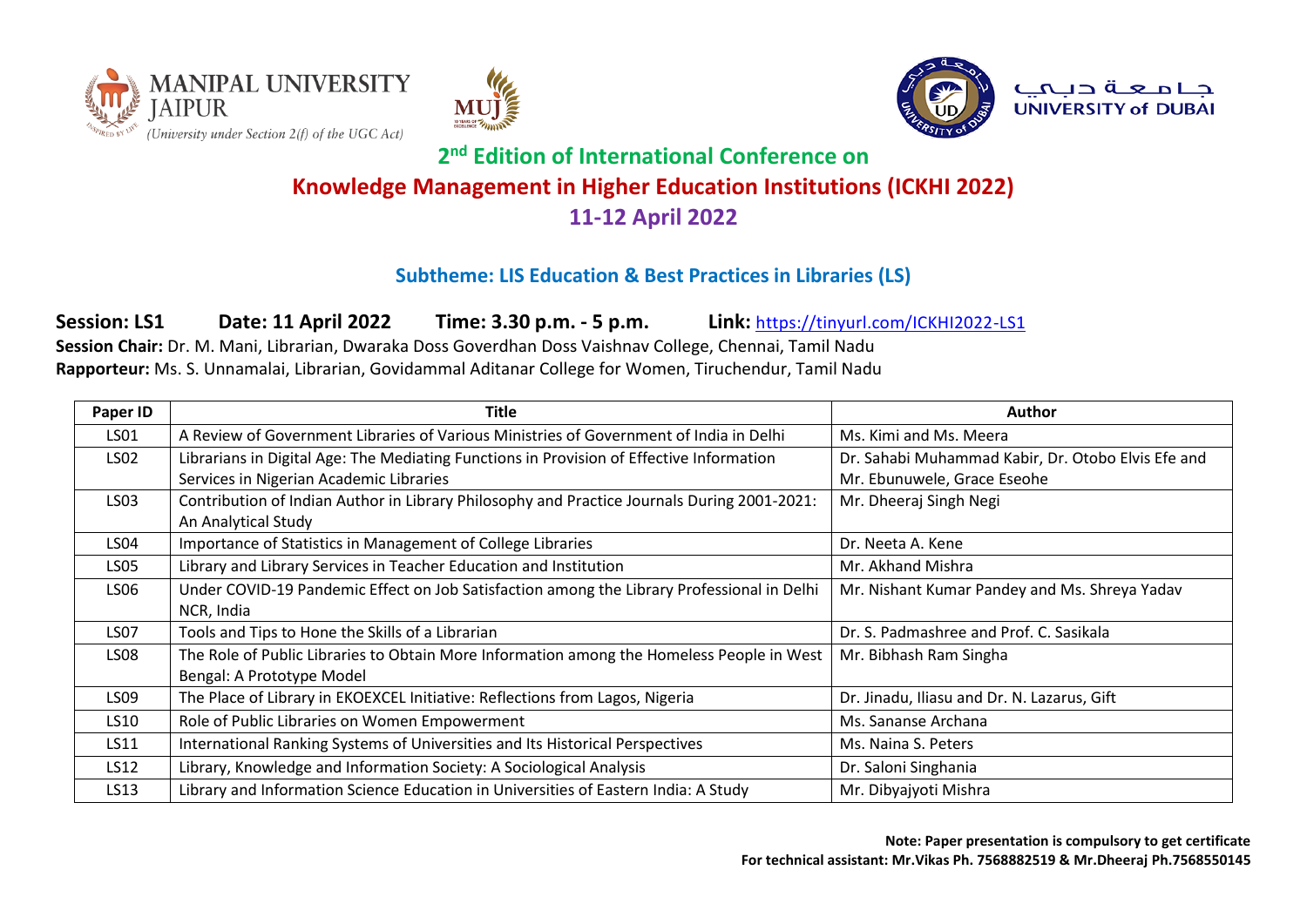





#### **Subtheme: E- Learning / Virtual Learning (EL)**

**Session: EL1 Date: 12 April 2022 Time: 10 a.m. – 11.30 a.m. Link:** <https://tinyurl.com/ICKHI2022-EL1> **Session Chair:** Dr. L. Shanthi, Librarian, PSG Krishnammal College for Women, Tamil Nadu **Rapporteur:** Mr. Ajit Faras, College Librarian, SPES's Goa Multi-Faculty College, Dharbandora, Goa

| Paper ID         | Title                                                                                           | Author                                         |
|------------------|-------------------------------------------------------------------------------------------------|------------------------------------------------|
| EL01             | Using Kahoot! in English Language Classroom                                                     | Ms. Thulasivanthana Udhayashankar              |
| EL02             | E-Learning Publications in Asiatic Region during the Period 1996-2020: A Study Based on         | Dr. G.Ulaganathan and Ms. S. Kamalaveni        |
|                  | Scimago Journal and Country Rank Database                                                       |                                                |
| ELO3             | E-Learning (Virtual Learning): Types, Tools and Techniques                                      | Mr. Aacharya Hiteshkumar Rameshbhai            |
| EL04             | Reading Habits of Working Women of Washim City                                                  | Dr. Pradnya Kshirsagar and Mr. Ashwin Amrutkar |
| ELO <sub>5</sub> | Evaluation of E-Resources in Selected Engineering College Libraries in Madurai District:        | Ms. S. Maheswari and Dr. A.V. Seetha Lakshmi   |
|                  | A Study                                                                                         |                                                |
| EL06             | Scenario of E-Learning in India during Covid Pandemic                                           | Dr. Rama Gandotra                              |
| EL07             | The Perspective of Use of Digital Libraries in Era of E-Learning                                | Mr. S. Arun Dinesh Raj and Dr. G. Amutha       |
| EL08             | E-Learning vs. Face-To-Face Learning: Analyzing Students' Preferences and Behaviors             | Ms. Anamika Gautam                             |
| EL09             | English Language Teaching and E-Learning                                                        | Dr. S. Shanmuga Priya                          |
| EL10             | Perceptions of Research Scholars on Open Educational Resources in Jamia Millia Islamia<br>(JMI) | Ms. Manju                                      |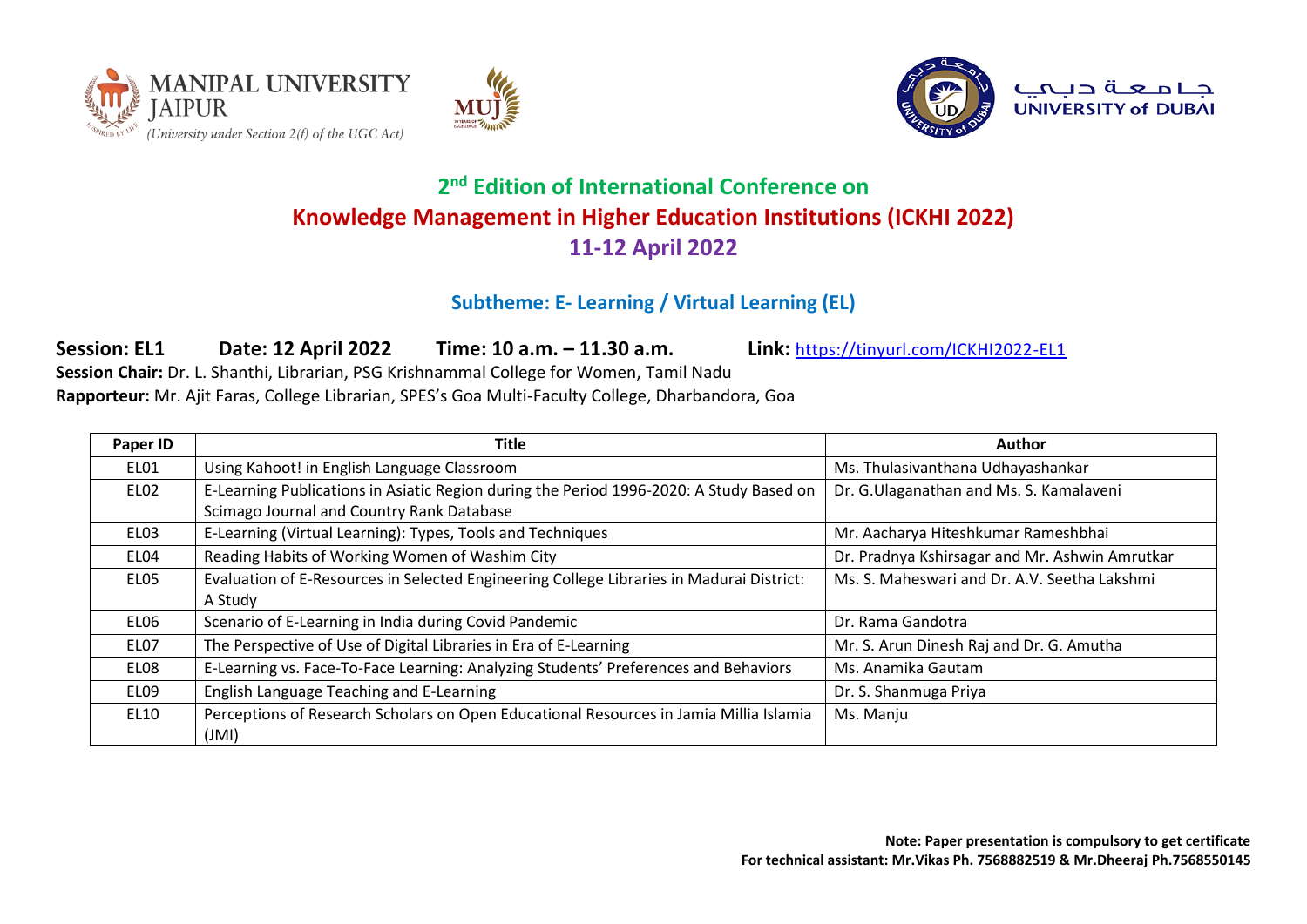





### **Subtheme: E- Learning / Virtual Learning (EL)**

**Session: EL2 Date: 12 April 2022 Time: 10 a.m. – 11.30 a.m. Link:** <https://tinyurl.com/ICKHI2022-EL2>

**Session Chair:** Dr. Fazul Nisha, Assistant Professor, Dept. of Library and Information Science, University of Madras, Chennai **Rapporteur:** Ms. K. Anuradha, College Librarian, LRG Govt Arts College for Women, Tirupur

| Paper ID    | <b>Title</b>                                                                              | <b>Author</b>                                       |
|-------------|-------------------------------------------------------------------------------------------|-----------------------------------------------------|
| EL11        | English Language Classroom and E-Learning During COVID-19 Pandemic                        | Dr. Rosy Yumnam                                     |
| EL12        | Influence of E-Learning on Education Sector Post COVID-19 Pandemic                        | Dr. Bilal Ahmad Sheikh, Dr. Omer Fayaz Khan and Ms. |
|             |                                                                                           | Sabbey Sharma                                       |
| <b>EL13</b> | Students Perception on E-Learning Methods among Post Graduate Library and Information     | Dr. R. Selvaraj, Ms. M. Mahalakshmi and             |
|             | Students of Bharathidasan University: A Study                                             | Ms. T. Kanimozhi                                    |
| <b>EL14</b> | Investigating Learners' Perspectives towards MOOC Learning Environment in Selected Indian | Ms. M. Blessy Doe and Dr. S. Dhanabagiyam           |
|             | <b>Universities</b>                                                                       |                                                     |
| <b>EL15</b> | Media and Information Literacy Empowers E-Learning Economy: An Overview                   | Dr. Baljinder Kaur                                  |
| EL16        | The Impact of E-Learning Technology for Future Generation in Educational Sector           | Mr. M. K. Ganeshan and Dr. C. Vethirajan            |
| EL17        | The Study of EWOM during Online Course Selection by the Students                          | Ms. Gunjan Singh and Dr. Vinitendra Pratap Singh    |
| EL18        | Enhancing the Teaching Style for Deaf and Dumb Students Using E-Learning                  | Dr. Abhishek Mehta                                  |
| EL19        | Economic Undergraduate Students' Attitudes on E-Learning                                  | Dr. Kanesh Suresh                                   |
| <b>EL20</b> | Gender Perception on Flexi and Virtual Time and Work Life Balance                         | Dr. Jyoti Bhambani, Ms. Jaya Gupta and              |
|             |                                                                                           | Dr. Madhu Arora                                     |
| EL21        | The Role of E-Learning in the Development of Education System in India                    | Dr. Suresh D. Dhage                                 |
| EL22        | Digital Divide in New Normal Learning: Evidence from Select Private and Public Academic   | Mr. Sourav Kumar Das, Dr. Nilanjan Ray and          |
|             | Institutions in West Bengal, India                                                        | Dr. Mainak Chakraborty                              |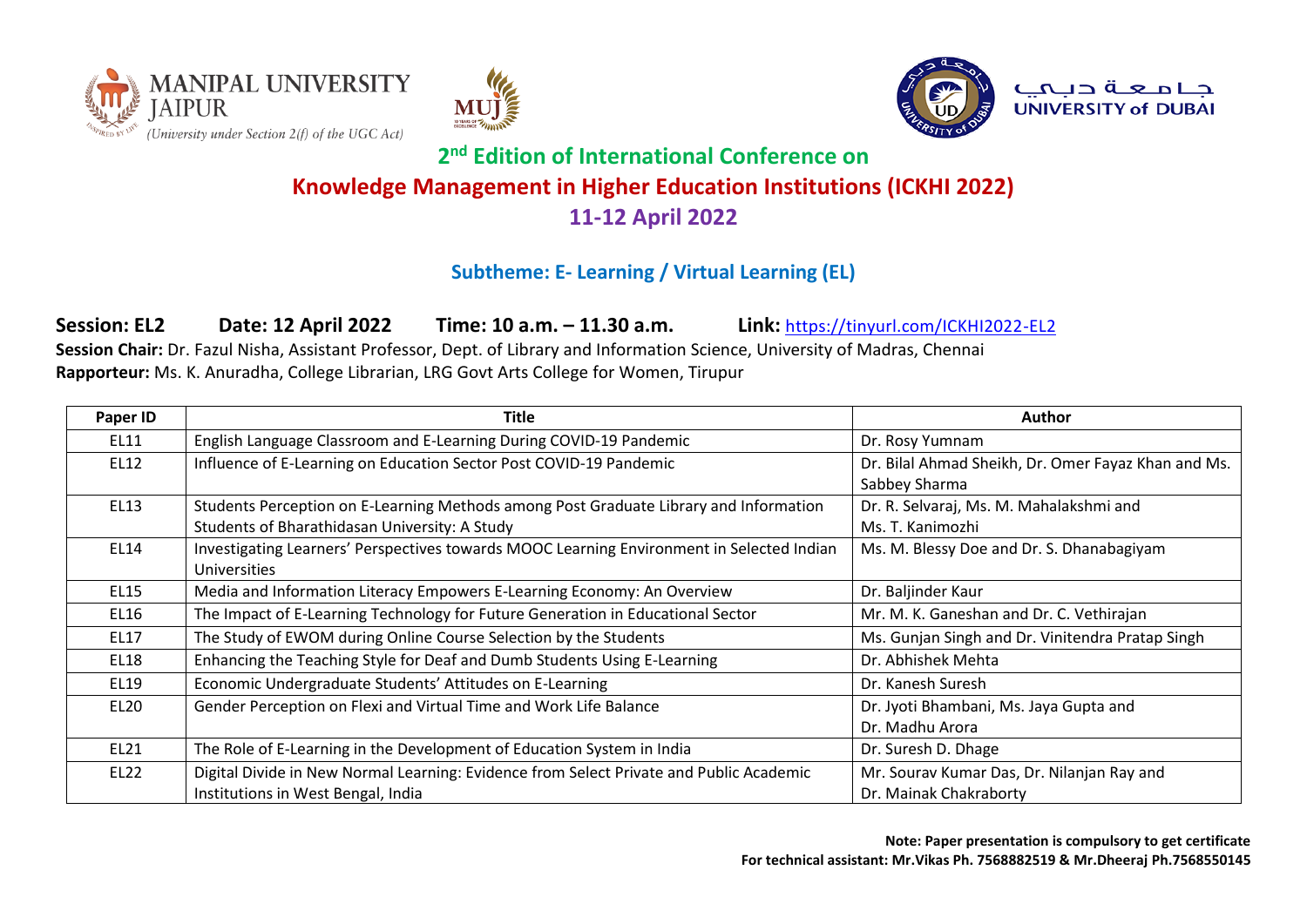





#### **Subtheme: Digital / Virtual Libraries in Academic Institutions (DL)**

**Session: DL1 Date: 12 April 2022 Time: 11.30 a.m – 1.00 p.m. Link:** <https://tinyurl.com/ICKHI2022-DL1>

**Session Chair:** Dr. P. Balasubramanian, Librarian and Head, DLIS, Manonmaniam Sundaranar University, Tamil Nadu **Rapporteur:** Ms. Kavitha, College Librarian, GVG College for Women, Udumalpet, Tamil Nadu

| Paper ID         | Title                                                                                     | <b>Author</b>                                            |
|------------------|-------------------------------------------------------------------------------------------|----------------------------------------------------------|
| <b>DL01</b>      | Technological Innovation for Future Digital Library Systems                               | Mr. Mahesh Hembram                                       |
| DL02             | <b>Digital Preservation File Format Tools</b>                                             | Mr. S. Rajasekaran, Mr. M. Mohan and                     |
|                  |                                                                                           | Mr. G. Prabhakaran                                       |
| DL03             | E-Resources and Digital Library Services: A Study                                         | Mr. A. Kumarachelvan and Dr. G. Ulaganathan              |
| DL <sub>04</sub> | Awareness and Use of E-Resources among Students of Government Colleges of Teacher         | Ms. S. Suja and Dr. B. Suresh                            |
|                  | Education in Kerala During Covid-19 Pandemic                                              |                                                          |
| DL05             | Library Consortia: Components and Benefits                                                | Ms. Indra Dubey                                          |
| DL <sub>06</sub> | Role of Digital Library in Re-Engineering Education                                       | Mr. Jobin Joseph, Mr. A. V. Vishnudas and Mr. Nidhin Das |
| DL07             | Institutional Repository Implementation Platforms and Significance in Academic            | Dr. J. Arumugam and Dr. M. Mani                          |
|                  | Environment                                                                               |                                                          |
| DL <sub>08</sub> | Deployment Strategy of an Institutional Repository in Open-Source Software (OSS) Platform | Dr. Niraj Barua                                          |
|                  | in a College Library                                                                      |                                                          |
| DL <sub>09</sub> | Awareness and Use Pattern of Electronic Databases among Postgraduate Students of Rajiv    | Mr. Sonteni Srinivas and Dr. T. Murali                   |
|                  | Gandhi Institute of Medical Sciences (RIMS) in Andhra Pradesh, India: A Study             |                                                          |
| <b>DL10</b>      | Resource Sharing and Library Consortia of Digital Libraries in Academic Libraries         | Ms. R. Sri Nidhi and J. Vinith Kumar                     |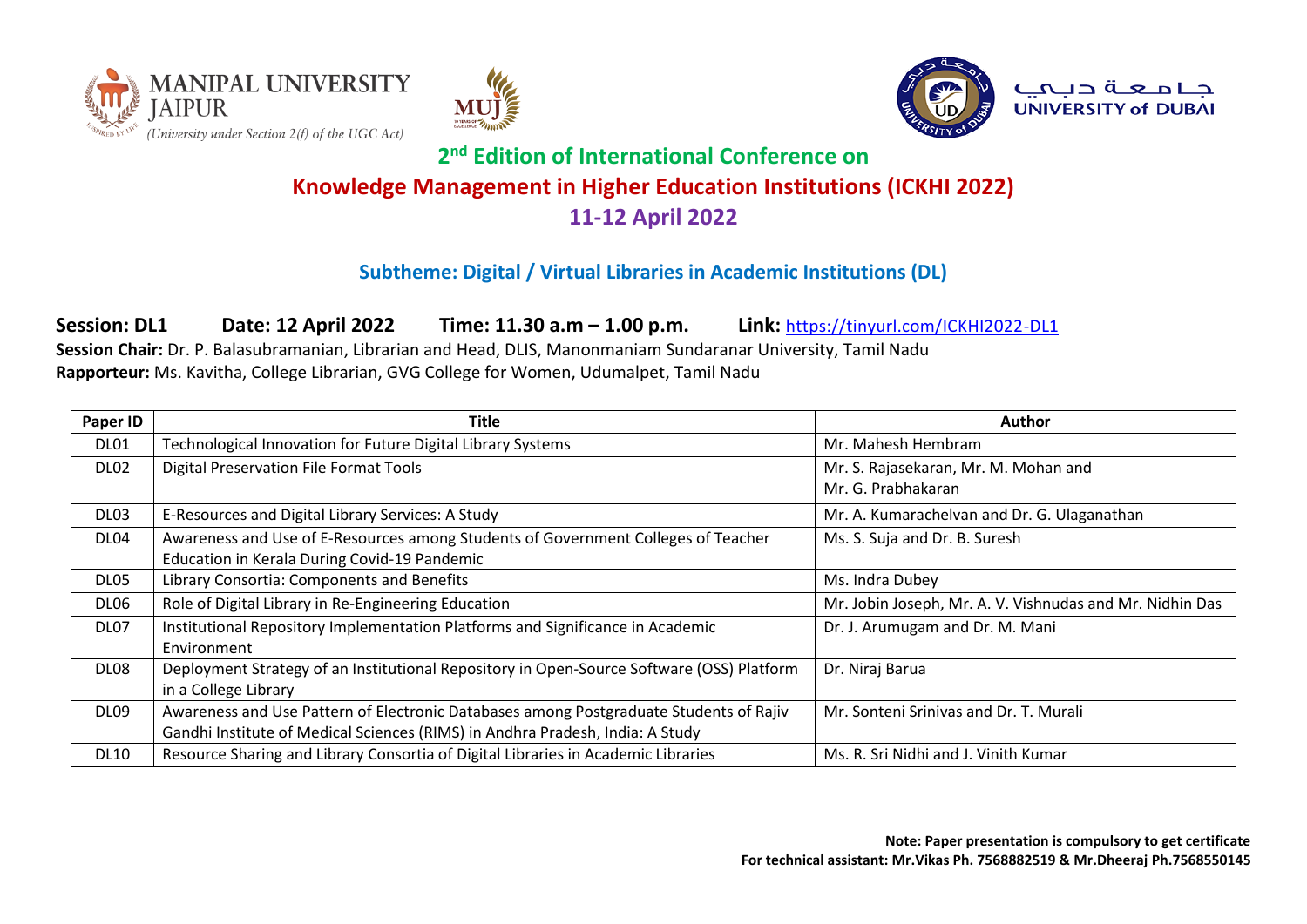





#### **Subtheme: Digital / Virtual Libraries in Academic Institutions (DL)**

**Session: DL2 Date: 12 April 2022 Time: 11.30 a.m. – 1.00 p.m. Link:** <https://tinyurl.com/ICKHI2022-DL2>

**Session Chair:** Dr. J. Dominic, University Librarian, Karunya University, Tamil Nadu **Rapporteur:** Dr. Alka Pandey, Assistant Librarian, Manipal University Jaipur, Rajasthan

| Paper ID    | Title                                                                                                                                                             | Author                                                         |
|-------------|-------------------------------------------------------------------------------------------------------------------------------------------------------------------|----------------------------------------------------------------|
| <b>DL11</b> | Institutional Repository of Indraprastha Institute of Information Technology - Delhi<br>(IIIT-Delhi): An Evaluation Study                                         | Mr. Sanjeev Kumar and Dr. Praveen Babel                        |
| <b>DL12</b> | Digital Literacy: A Review of Literature                                                                                                                          | Ms. Pooja Gautam, Dr. Ashok Kumar Upadhyay and<br>Dr. Deepmala |
| <b>DL13</b> | Implementing Library Digitization Project: Proposed Project Based on PGIAR Library,<br>Sri Lanka                                                                  | Ms. G. H. Inoka Dilhani and Ms. Monica Bulathsinghala          |
| <b>DL14</b> | Digital Literacy Skills among PG Students of Vikrama Simhapuri University, Nellore:<br>A Study                                                                    | Dr. Y. Sudha Rani and Mr. K. Nagaraju                          |
| <b>DL15</b> | Consortia of Digital Libraries and Information Networks: National and International                                                                               | Mr. Vikash Prajapat and Dr. Rupali Dilip Taru                  |
| DL16        | Usage of Google Scholar with Special Reference to Post Graduate Students: A Study                                                                                 | Dr. J. Franklin and Ms. K. Rohini                              |
| <b>DL17</b> | Preservation and Management of Digital Resources in All India Radio (AIR),<br>Trichirappalli: Issues and Challenges                                               | Ms. J. Eldine Romella and Mr. Renald                           |
| <b>DL18</b> | Use of Social Media Platforms as a Panacea for Knowledge Management among<br>Students of Higher Education Institutions in Ahmadu Bello University, Zaria, Nigeria | Dr. Hussaini Suleiman and Mr. Aminu Saleh                      |
| <b>DL19</b> | Role of Special Library in Digital Age                                                                                                                            | Ms. Sweety Sharma and Dr. Pritima Vyas                         |
| <b>DL20</b> | Awareness and Usage of Electronic Resources among Students of Arvindbhai Patel<br>Institute of Environmental Design                                               | Mr. Hardik Vanik and Dr. Rajeshkumar M. Gamit                  |
| <b>DL21</b> | Faculty Perspective on Utilization of Electronic Resources amid the COVID-19<br>Pandemic of Private Universities in the Delhi NCR                                 | Mr. Badri Vishal Shukla and Dr. M. P. Singh                    |

**Note: Paper presentation is compulsory to get certificate For technical assistant: Mr.Vikas Ph. 7568882519 & Mr.Dheeraj Ph.7568550145**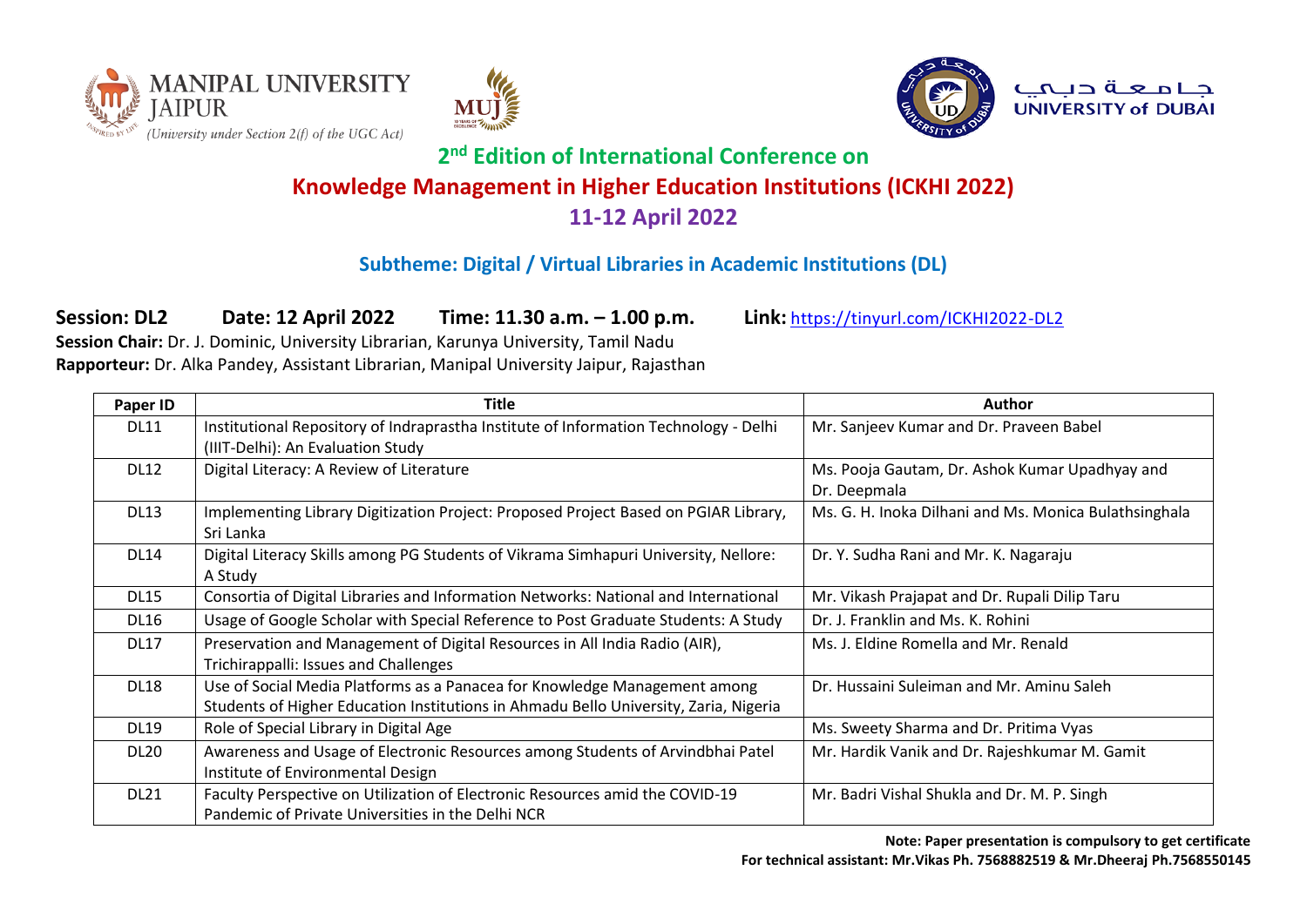





جامعة ديمي **UNIVERSITY of DUBAI** 

## **2 nd Edition of International Conference on**

## **Knowledge Management in Higher Education Institutions (ICKHI 2022)**

### **11-12 April 2022**

### **Subtheme: Mobile and Semantic Web Technologies in Libraries (MS) &**

#### **Subtheme: Copy Right Issues and Total Quality Management (CR)**

**Session: MS & CR Date: 12 April 2022 Time: 11.30 a.m. onwards Link:** <https://tinyurl.com/ICKHI2022-MS-CR1>

**Session Chair:** Dr. B. Sivakumar, Librarian, PSG College of Arts & Science, Coimbatore, Tamil Nadu

**Rapporteur:** Mr.Satish Kumar, Librarian, Robert Bosch, Tamil Nadu

| Paper ID    | <b>Title</b>                                                                                                                       | <b>Author</b>                                                                   |
|-------------|------------------------------------------------------------------------------------------------------------------------------------|---------------------------------------------------------------------------------|
| MS01        | Use of Social Networking Sites by Undergraduate Students of Sri Meenakshi Vidiyal Arts and                                         | Mr. G. Prabhakaran, Mr. M. Mohan and                                            |
|             | Science College Trichy: A Case Study                                                                                               | Mr. S. Rajasekaran                                                              |
| MS02        | Privacy Evaluation of Popular Web Browsers from Information Seekers Point of View                                                  | Mr. Chanlang Ki Bareh                                                           |
| MS03        | Mobile Learning for Higher Education: Opportunities and Challenges                                                                 | Dr. R. Santhakumar                                                              |
| MS04        | Utilization of social media and Social Networking Sites: Impact on Library and Library<br>Professionals                            | Dr. Kumkum Rajawat and Dr. Kabita Choudhary                                     |
| <b>MS05</b> | Use of Social Networking Sites by Undergraduate Students of CMR University, OMBR<br>Campus, Bangalore: A Case Study                | Mr. H.G. Srikanth and Dr. Malatesh N. Akki                                      |
| <b>MS06</b> | Web Directories: A Searching Tool                                                                                                  | Mr. Anubhaw Kumar Suman and Dr. Madhu Patel                                     |
| MS07        | Web Visibility and Research Productivity of Central Universities in India: A Webometric<br>Study                                   | Mr. Dheeraj Singh Negi                                                          |
| <b>MS08</b> | Usage of Social Media Networking by Students in Seeking Information: Special Reference to<br>Bishop Heber College, Tiruchirappalli | Dr. X. Mercy Angeline and Ms. C. Anneruth                                       |
| MS09        | Use and Awareness of Web 2.0 Tools among the LIS Professional in Assam: A Case Study                                               | Dr. Kishor Chandra Satpathy, Ms. Rupsikha Kashyap and<br>Ms. Parimita Bezbaruah |
| <b>MS10</b> | The Effect of Marketing Communication Through Web 2.0 on the Library Users in India                                                | Mr. Avinash Kumar and Mr. Rakesh Kumar Bhatt                                    |
| MS11        | Perception of Undergraduate Students towards Mobile Library App: A Study of IIT BHU,<br>Varanasi                                   | Ms. Simran Kaur and Mr. Rupak Chakravarty                                       |
| <b>MS12</b> | Impact of social media on Academic and Research                                                                                    | Dr. K. S. Shivraj and Dr. Alka Pandey                                           |
| <b>MS13</b> | Sentiment Analysis in social media for Depression Identification Using BiLSTM                                                      | Ms. M. Subathra and Dr. K. Meenakshisundaram                                    |

**Note: Paper presentation is compulsory to get certificate For technical assistant: Mr.Vikas Ph. 7568882519 & Mr.Dheeraj Ph.7568550145**